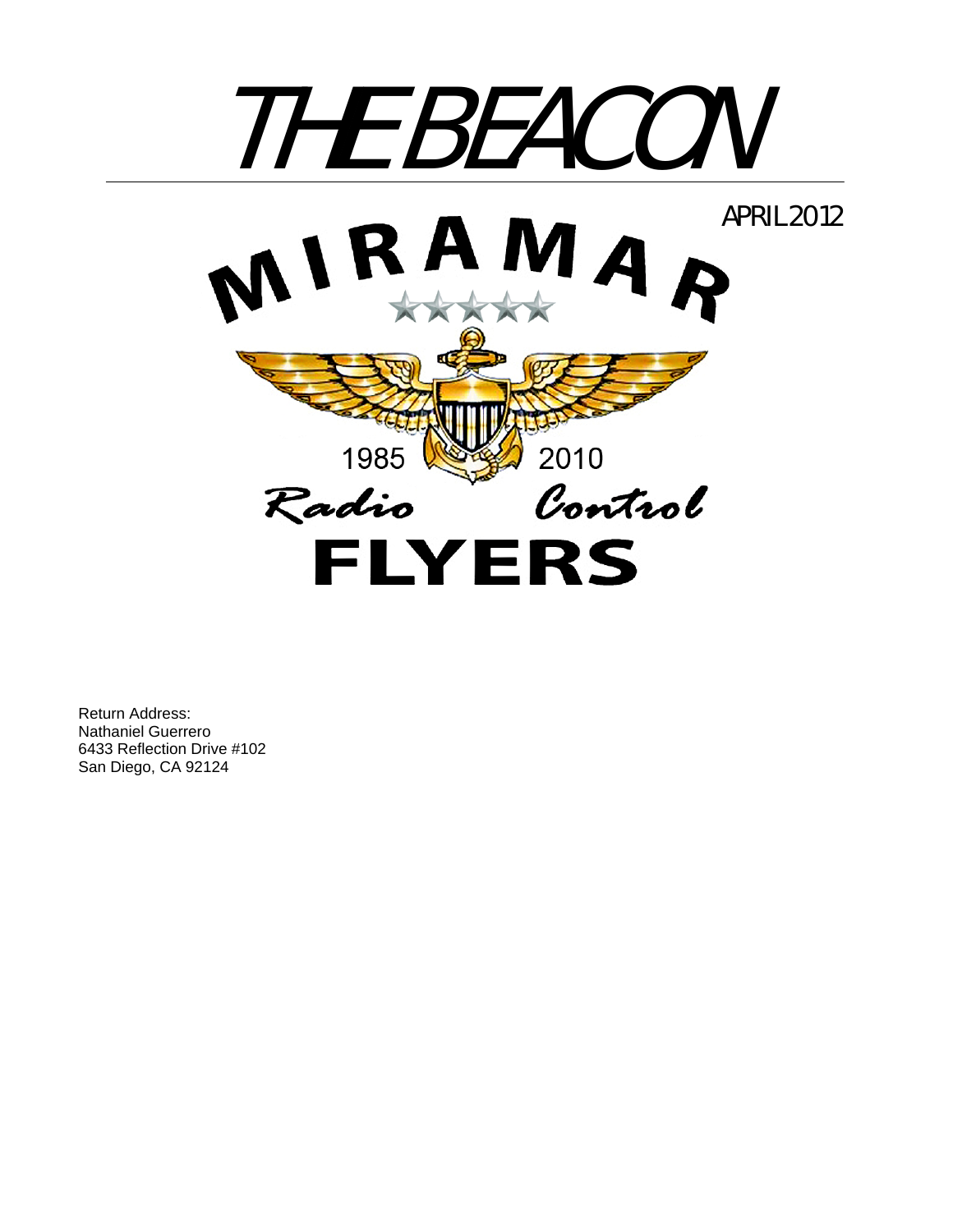# April 2012

The next MRCF Meeting will be on **TUESDAY**, 10 April 2012 Location: American Legion Hall 7815 Armour St.

Corner of Armour and Convoy St.

Board Meeting at 6:30 PM – Gen. Meeting at 7:00 PM

**American Legion Hall at 7815 Armour Street. Hwy 163 TO BALBOA AVENUE, WEST TO CONVOY STREET, LEFT ON CONVOY TO ARMOUR ST., TURN LEFT ONTO ARMOUR AND RIGHT INTO AMERICAN LEGION. ADDITIONAL PARKING IS ACROSS THE STREET AT CARQUEST.** 

# CLUB OFFICERS

| President:                  |                |
|-----------------------------|----------------|
| Darren Hauptman             | (619) 948-1948 |
| Secretary:                  |                |
| <b>Brad Kuller</b>          | (858) 271-4430 |
| Field Marshal:              |                |
| Sandy Sanderson             | (858) 695-3095 |
| <b>Safety Coordinators:</b> |                |
| Don Robinson                | (858) 271-6452 |
|                             |                |

Newsletter Editor: Nathaniel Guerrero (858) 240-2215 Email: nguerrero@san.rr.com

| Vice President:                |                |  |
|--------------------------------|----------------|--|
| <b>Mark Lukens</b>             | (858) 945-8525 |  |
| Treasurer:                     |                |  |
| George Sager                   | (858) 748-0868 |  |
| Helicopter Chairman:           |                |  |
| Darren Hauptman                | (619) 948-1948 |  |
| Membership Chairman:           |                |  |
| <b>Tom Mulder</b>              | (619) 804-8596 |  |
| membership@miramarrcflyers.com |                |  |

Club Webmaster: Darren Hauptman Darren@miramarrcflyers.com www.miramarrcflyers.com

## **CLUB FLIGHT INSTRUCTORS**

Any club member who wishes to have some assistance should call one of our designated instructors. There is no duty instructor at the field, so you must prearrange a time with someone on this list.

| Name                       | Number         |
|----------------------------|----------------|
| <b>Richard Barndt</b>      | (858) 213-5740 |
| Frank Gagliardi            | (858) 271-4430 |
| <b>Curtis Kitteringham</b> | (760) 746-5913 |
| <b>Barry Mattingly</b>     | (760) 753-1318 |
| Jerry Neuberger            | (619) 258-4477 |
| Paul Stenberg              | (760) 743-5458 |
| <b>Tom Mulder</b>          | (619) 804-8596 |
| Tom Pham                   | (858) 761-3959 |
| <b>Ron Stark</b>           | (858) 530-0586 |
| Roy Rapheal                | (858) 538-5485 |
| Darren Hauptman            | (619) 948-1948 |

# See about the upcoming events in the meeting minutes. Have a Happy Easter!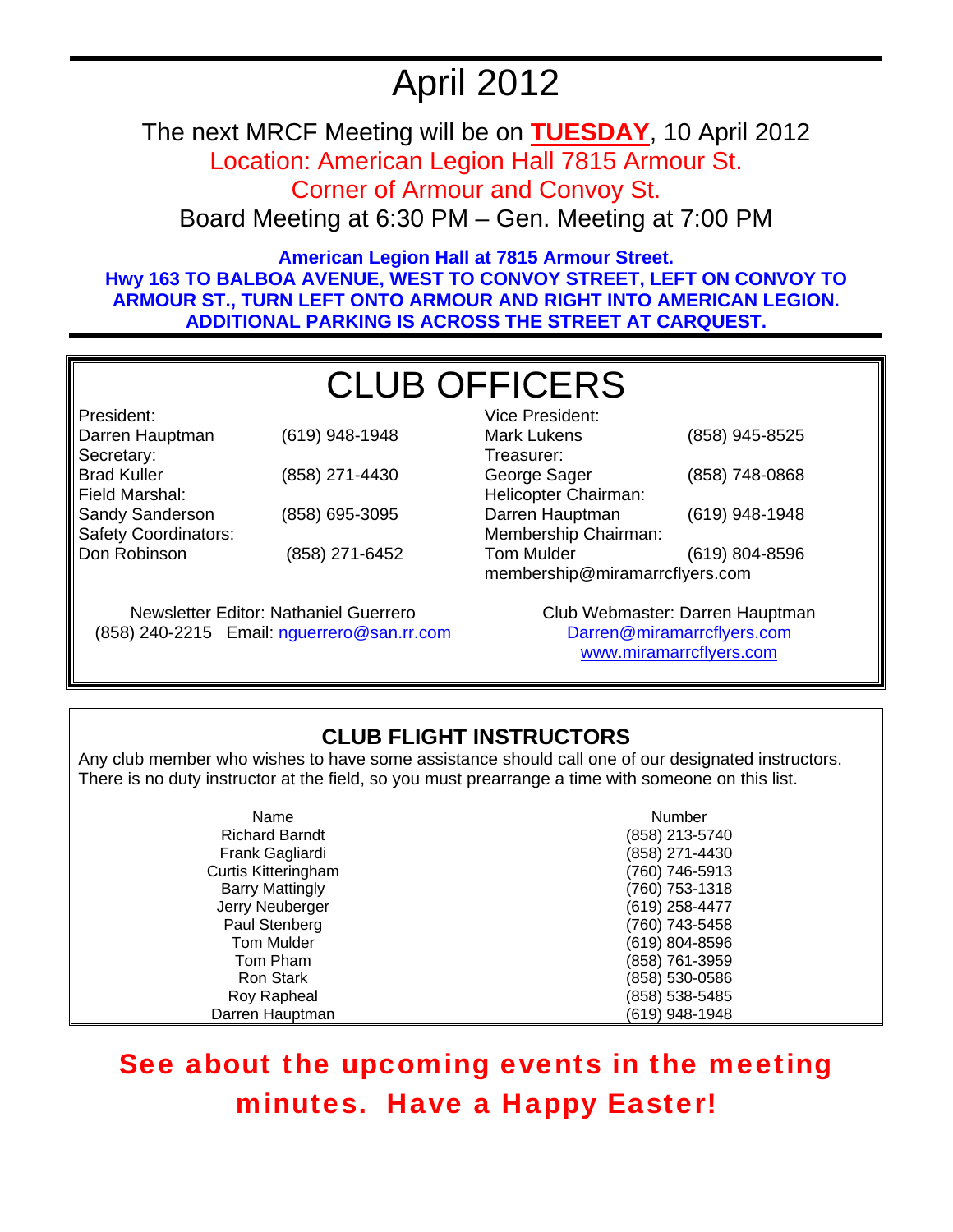### **From the Left Seat:**

It has been a very busy month for me with the Navy. As I sit here, I am in El Centro with my squadron on a weapons and tactics detachment getting our next two detachments ready to deploy. I look forward to April so I can finally get back to the club and also get a little flying in.

It looks like the winter rain is finally behind us and we didn't even have to shut down the east parking lot. The field is looking good, but I still encourage those who haven't been out for any of the monthly maintenance days to come on out and give us a hand. We still have some improvements to get done prior to our summer event schedule.

The next event will be a static display at the 32nd street Navy Exchange on May 5th, so get you planes dusted off and let's get ready to share our love of Model Aviation with them. There are lots of military on that base that do not know about our club. It should be a good opportunity to gain some new military membership.

Well I am packing my bags and leaving El Centro tomorrow so I look forward to seeing you all at the field again. Fly safe.

Darren Hauptman

### **From the Right Seat:**

The year is going by quickly and we are almost ready for our 2012 MRCF club events to start. In May we have our first community awareness event at the Navy Exchange on May 5<sup>th</sup>. AMA approved our sanction for the 1<sup>st</sup> Annual Cub Fly-In on June 9th. This should be a great fun event that will attract a lot of So. Cal. flyers to our field for a fun day of slow flying and lazy touch and goes. If you don't own a Cub, get one; everyone should own a Cub. The following month we will host our  $3<sup>rd</sup>$  Rotors Over Miramar Fun Fly on the weekend of July 14-15. These are all great events for prospective members to get involved in. They represent the best way for us to recruit new military members which allows us to add more civilian members.

It's encouraging for me to see all of the interest in joining our club from civilians. The diversity of our military and civilian membership and their aircraft interests makes it exciting to come out and fly every weekend. We get to see new and different aircraft and learn about the techniques and challenges associated with them. It's also great to see the camaraderie and support that our existing members are giving to these new prospective members; welcoming them to the field every weekend and helping them through the new member application process. Besides having one of the nicest flying facilities in San Diego I'd like to believe that we also have one of the friendliest and most welcoming clubs too.

The other thing we can do to help out club's image is to participate in events that other clubs host. This helps us draw members from other clubs to our events and it gives us the opportunity to get to know the broader flying community in Southern California. It would be wonderful if everyone in our club could make it to at least one of our events this year in addition to attending at least one event hosted by another club this year. There are a host of fun-flys, scale fly-in's, and contests throughout San Diego and neighboring counties. I hope to see each of you at one of them this year.

Mark Lukens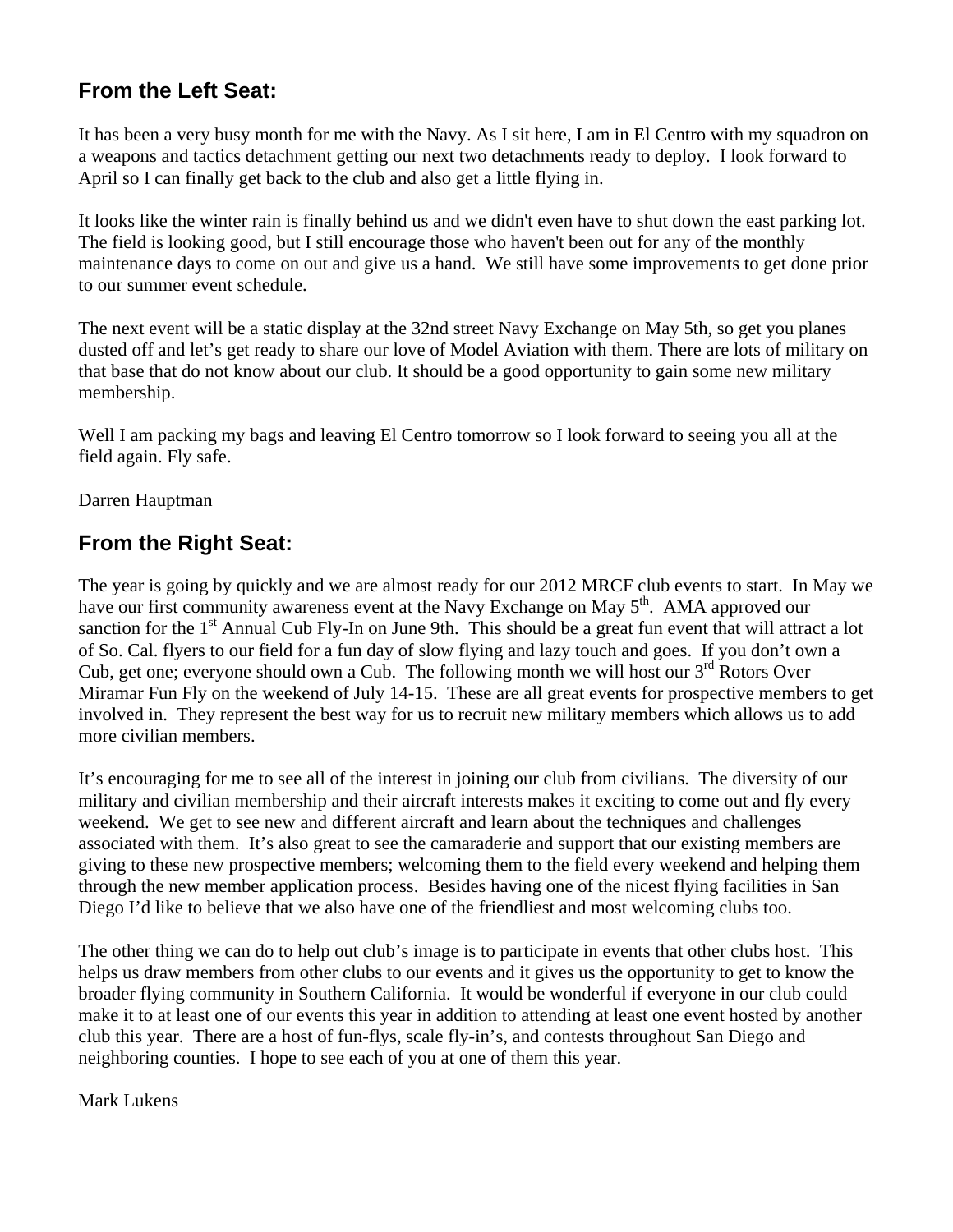### **Safety Coordinator:**

No comments for this month.

#### **Field Marshal:**

No comments for this month.

#### **Helicopter Chairman:**

No comments for this month.

#### **Membership Chairman:**

No comments for this month.

| <b>March 13, 2012</b> | <b>Miramar Radio Control Flyers</b> | <b>Held at the</b>     |
|-----------------------|-------------------------------------|------------------------|
|                       | <b>Minutes of the Meeting</b>       | <b>American Legion</b> |

**President called the meeting to order at 1900 hrs.** 

Pledge Of Allegiance

Guests/Introductions: Gary Roles, Bob Barry.

**New Members:** None

**Prospective members:** Bruce Simpson, Levell Shephard,

Brian and Mark Buckner, Todd Bockner, Don Rice

**Treasurer:** The Treasures report was given and approved.

**Secretary:** The Secretary's report was given and approved.

**Field Marshal:** The tables are coming along. The new paint schemes are looking good. Watch out for

baby rattlers, and ticks, they are out there. Snakes shouldn't be run over, we are on a wildlife reserve.

**Safety:** Fire extinguishers, we still have none, Frank will look in to the situation. The situation on

Thursday's remains the same, no flying 9-12.

#### **Old Business:**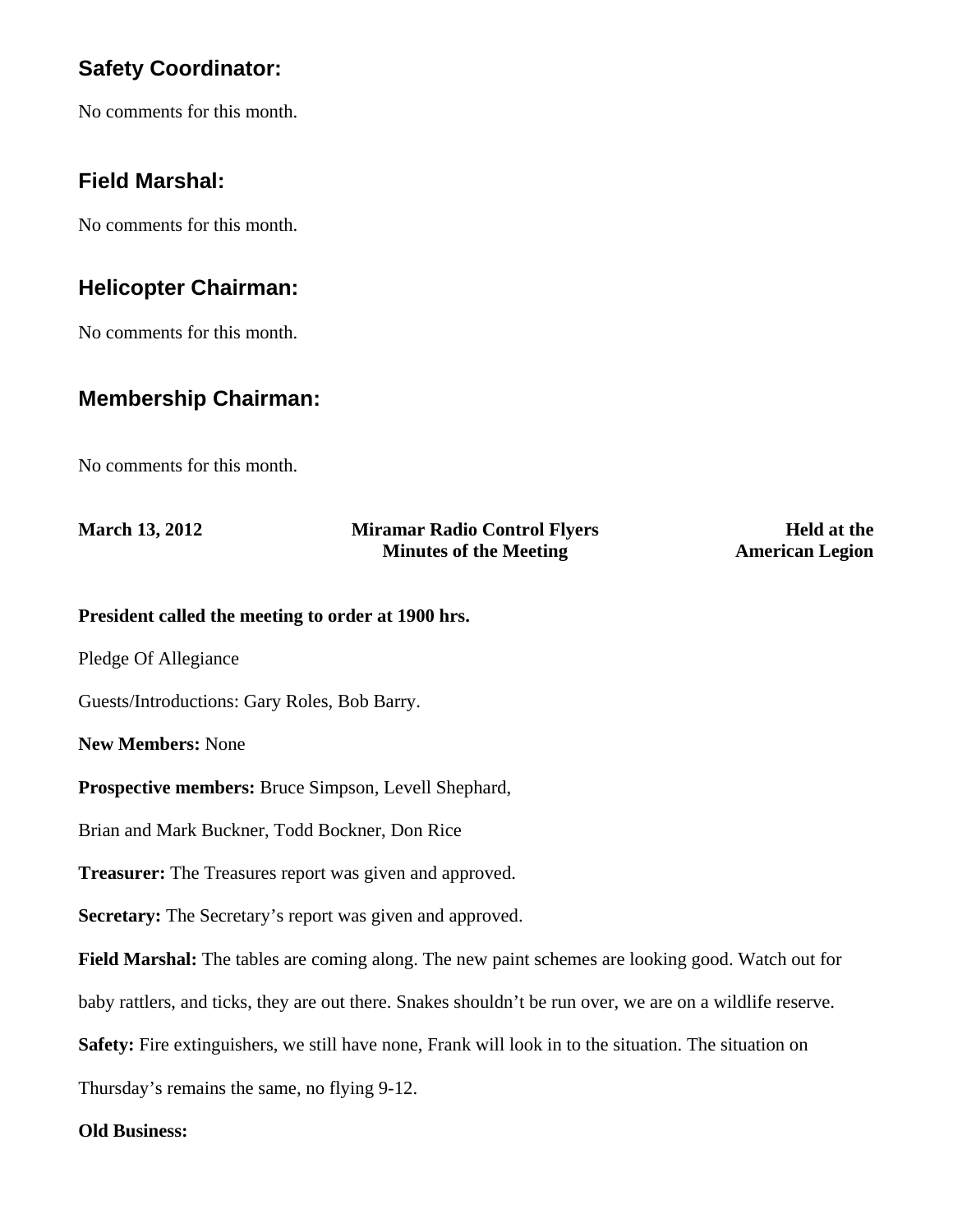- Table paint schemes: Two starting tables have been starting, anyone who wants to join in can let us know. We have 4 starting tables left and 3 tables under the east canopy.
- The new guest system seems to be working, guests are being kept track of, money is matching, and guests are having spotters to keep traffic problems at bay.
- A few civilian apps are in, they are working on sign offs.
- The runway maintenance day was planned for June. We need to gather info on sealing and smoothing. Frank will work with Tom and Eric on the final plans for runway improvement.
- Event reminders: The Navy Exchange static display will be Saturday May  $5<sup>th</sup>$ , at Naval Station San Diego. This will help with exposure potential Navy members.
- The sanction is in for the Cub fly in, which will be on June 9.
- The Pattern Contest is in August, exact dates to follow.

#### **New Business:**

- The field maintenance day is March  $24<sup>th</sup>$  from 7-9 A.M, tentatively. Sandi will put out a flyer for weeding and pruners.
- To clarify, maintenance days will be the  $4<sup>th</sup>$  Saturday of the month.
- Don thanked the club for making him a life member.
- The WeedWackers are having a scale fly in 19 May, from 8-12, AMA is required. Scale or semi scale is fine.
- Scale masters will be held on April 21st in Hemet, and two float fly's are scheduled for April 28 and 29 in Hemet.
- Franks crew flew the B-29 in the desert a few weekends ago. The plane was flown by Don Rice, it flew beautifully. The videos are on the web.
- People with yellow dots can buddy box with another yellow dot.

#### **Show and Tell**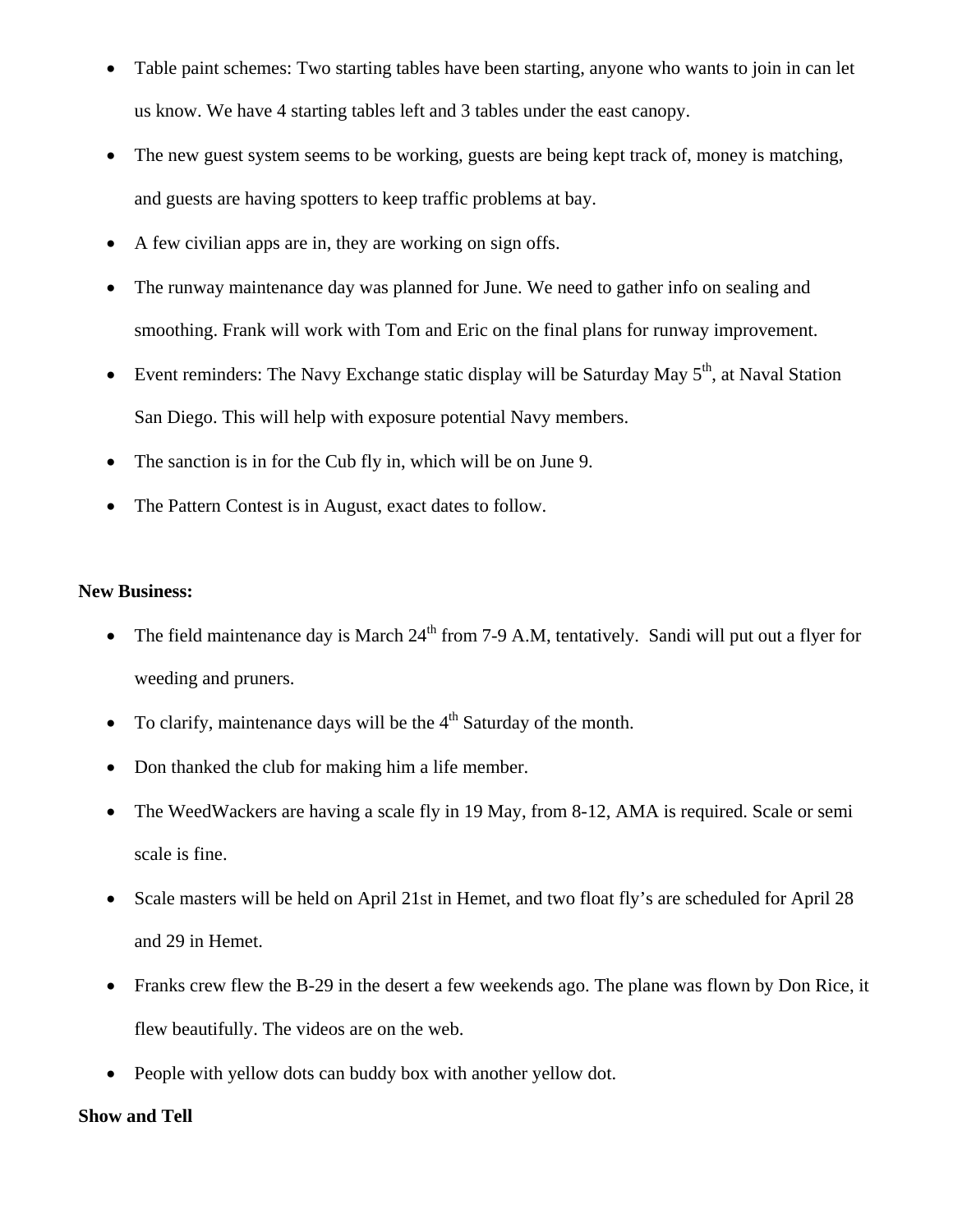- Mark has a WWII Pearl Harbor photo found in Japan.
- Series of photos strung together created in Microsoft ICE. The photos were from Franks B-29 flight.
- Frank brought a Great Planes Pitts Special for sale, will consider offers.
- Do not arm electric speed controls under the canopies unless the motor is disconnected.

#### **1936 meeting adjourned.**

# **ITEMS TO BUY OR SELL**